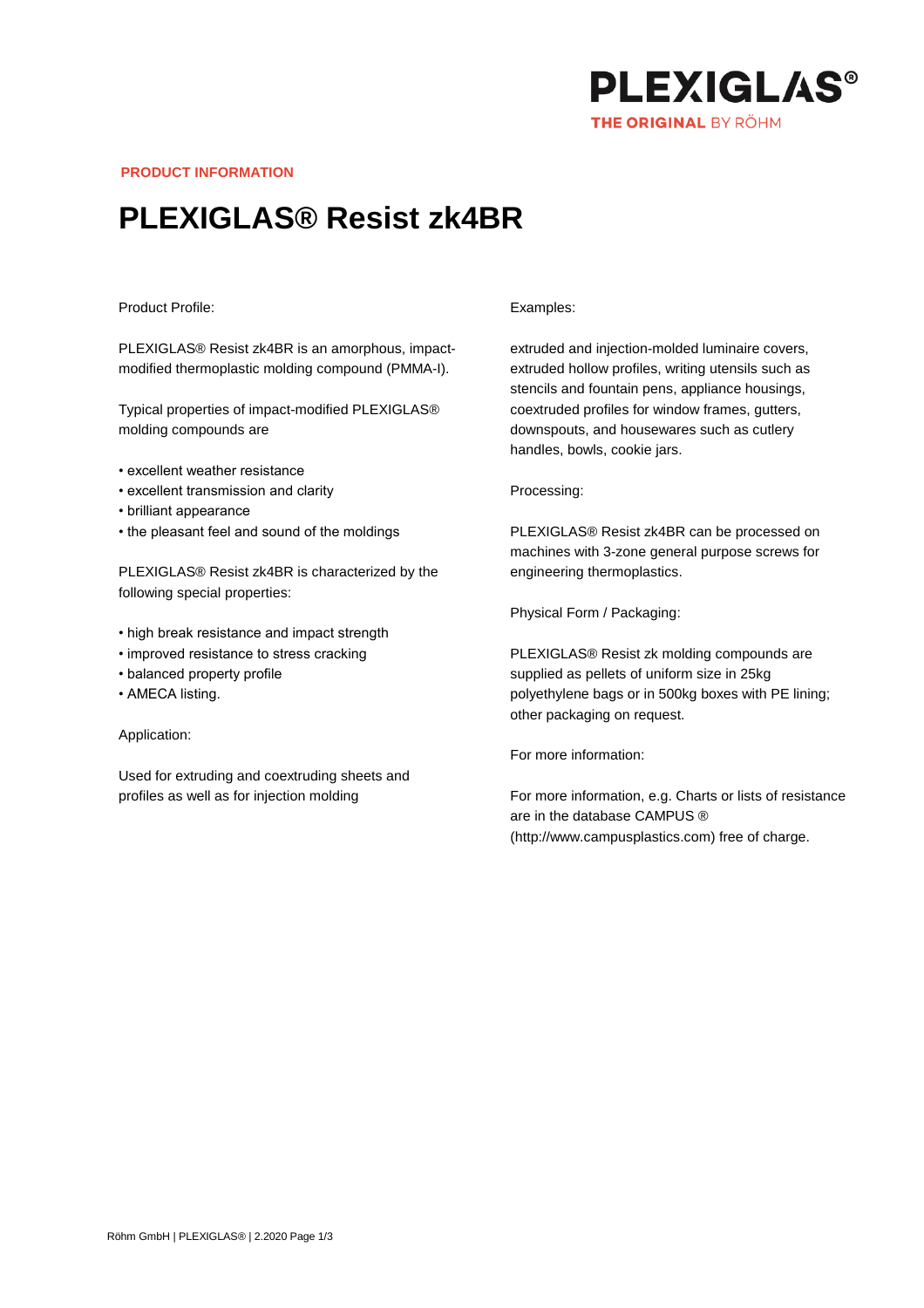## Properties:

|                                          | <b>Parameter</b>   | <b>Unit</b>            | <b>Standard</b>    | <b>PLEXIGLAS® Resist</b><br>zk4BR |
|------------------------------------------|--------------------|------------------------|--------------------|-----------------------------------|
| <b>Mechanical Properties</b>             |                    |                        |                    |                                   |
| <b>Tensile Modulus</b>                   | 1 mm/min           | MPa                    | <b>ISO 527</b>     | 2800                              |
| <b>Yield Stress</b>                      | 50 mm/min          | MPa                    | <b>ISO 527</b>     | 71                                |
| <b>Yield Strain</b>                      | 50 mm/min          | $\%$                   | <b>ISO 527</b>     | 4.5                               |
| Nominal Strain @ Break                   |                    | $\%$                   | <b>ISO 527</b>     | 19                                |
| Charpy Impact Strength                   | $23^{\circ}$ C     | kJ/m <sup>2</sup>      | <b>ISO 179/1eU</b> | 25                                |
| <b>Thermal Properties</b>                |                    |                        |                    |                                   |
| Vicat Softening Temperature              | B/50               | °C                     | <b>ISO 306</b>     | 102                               |
| <b>Glass Transition Temperature</b>      |                    | °C                     | ISO 11357          | 108                               |
| Temp. of Deflection under Load           | 0.45 MPa           | °C                     | <b>ISO 75</b>      | 99                                |
| Temp. of Deflection under Load           | 1.8 MPa            | °C                     | <b>ISO 75</b>      | 95                                |
| Coeff. of Linear Therm. Expansion        | $0 - 50^{\circ}$ C | $E-5$ / $\mathrm{K}$   | ISO 11359          | 8                                 |
| Classes of construction product          |                    |                        | DIN EN 13501-1     | Е                                 |
| Flammability UL 94                       | $1.5 \text{ mm}$   | Class                  | IEC 60695-11-10    | HB                                |
| <b>Rheological Properties</b>            |                    |                        |                    |                                   |
| Melt Volume Rate, MVR                    | 230°C / 3.8kg      | cm <sup>3</sup> /10min | <b>ISO 1133</b>    | 4.5                               |
| <b>Optical Properties</b>                | $d=3$ mm           |                        |                    |                                   |
| Luminous transmittance                   | D65                | %                      | ISO 13468-2        | 92                                |
| Haze                                     |                    |                        | ASTM D1003         | < 1.5                             |
| Refractive Index                         | 589nm/23°C         |                        | <b>ISO 489</b>     | 1.49                              |
| <b>Other Properties</b>                  |                    |                        |                    |                                   |
| Density                                  |                    | g/cm <sup>3</sup>      | <b>ISO 1183</b>    | 1.18                              |
| Water Absorption in Water                | saturation, 23°C   | $\%$                   | <b>ISO 62</b>      | 2                                 |
| <b>Humidity Absorption</b>               | 23°C / 50%         | $\%$                   | <b>ISO 62</b>      | 0.6                               |
| <b>Recommended Processing Conditions</b> |                    |                        |                    |                                   |
| <b>Predrying Temperature</b>             |                    | °C                     |                    | max. 90                           |
| Predrying Time in Desiccant-Type Drier   |                    | h                      |                    | $2 - 3$                           |
| Melt Temperature                         |                    | °C                     |                    | $220 - 260$                       |
| Mold Temperature (Injection Molding)     |                    | °C                     |                    | $50 - 70$                         |

All listed technical data are typical values intended for your guidance. They are given without obligation and do not constitute a materials specification.